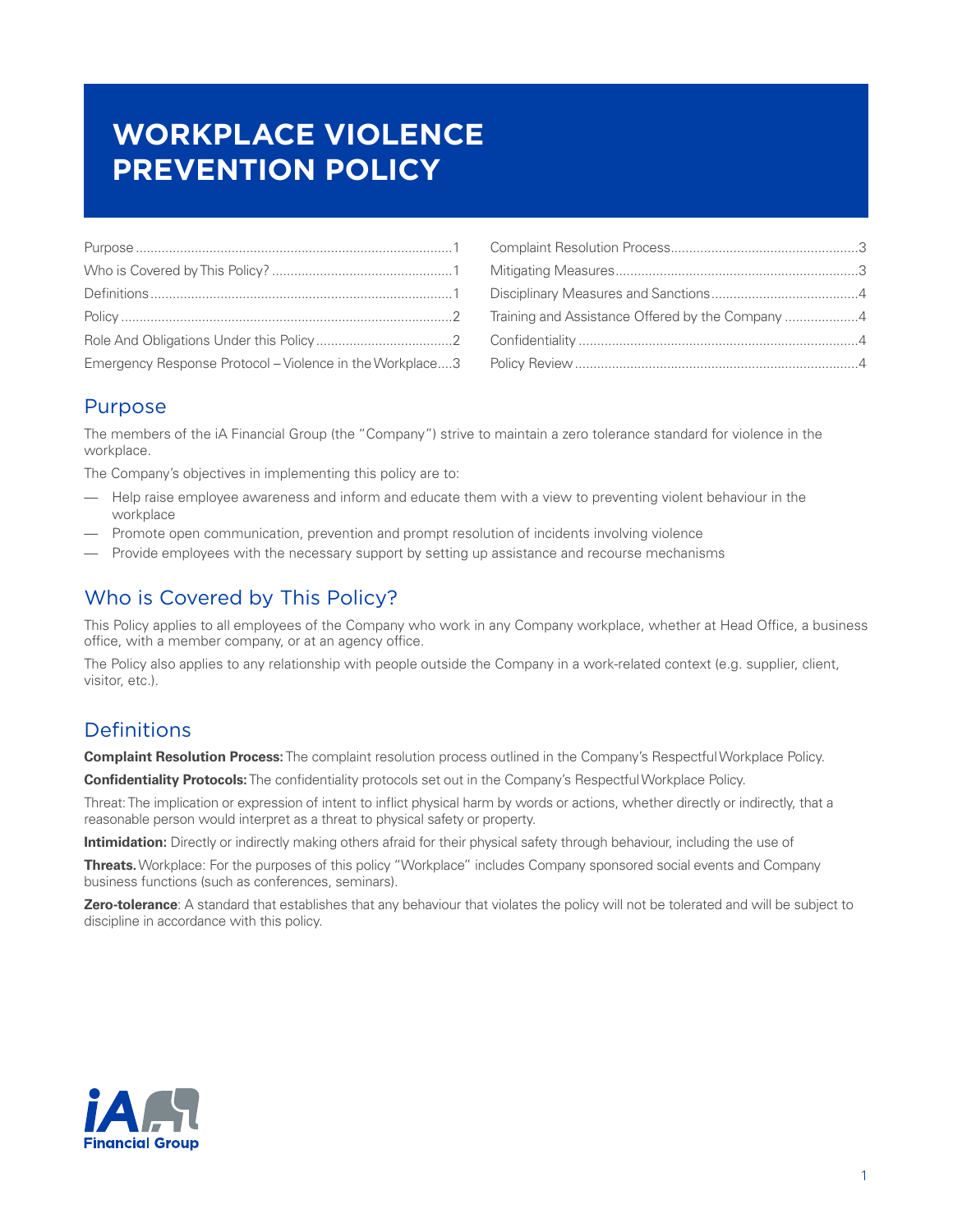# <span id="page-1-0"></span>**Policy**

The Company has a zero tolerance for Workplace Violence.

For the purposes of this policy, "Workplace Violence" means:

- The exercise of physical force by a person against an employee in the workplace that causes or could cause physical injury to the employee
- Any attempt to exercise physical force against an employee in the workplace that could cause physical injury to the employee
- A statement or behaviour that is reasonable for an employee to interpret as a threat to exercise physical force against the employee in the workplace that could cause physical injury to the employee

Workplace Violence may include, but is not limited to, the following behaviours against an employee:

- Verbal or written Threats or Intimidation
- Physical attacks such as hitting, pushing, shoving, kicking
- Physical restraint or confinement
- Possession of weapons of any kind in the workplace unless such possession or use is a Company authorized requirement of the job
- Physically dangerous or Threatening horseplay
- Commission of a violent felony or misdemeanor
- Any other act that a reasonable person would perceive as constituting Workplace Violence

# Role And Obligations Under this Policy

#### **Employees**

- Be familiar with this Policy and emergency protocol procedures
- Be responsible for securing your own workplace
- Report strangers or unauthorized persons in the workplace to a Manager or Building Security or Human Resources
- Avoid confronting anyone who poses a threat of violence
- If it is safe to do so, ask the offender to stop. The action may be involuntary and pointing it out may resolve the problem
- Report incidents of violence to a manager or a Human Resources representative or a Policy Contact Person at all times

#### **Managers**

- Be familiar with this Policy and emergency protocol procedures.
- Be responsible for securing your own workplace.
- Report strangers or unauthorized persons in the workplace to Building Security or Human Resources.
- Avoid confronting anyone who poses a threat of violence.
- When informed of any situation that violates this Policy, attempt to put an end to the conduct and intervene immediately with the people involved in your department if it is safe to do so. Advise a Policy Contact Person of any such situation.
- Be familiar with the Employee and Family Assistance Program and other Company resources so you can respond effectively to escalating threats.

#### **Policy contact persons**

The Company has designated a Policy Contact Person ("Contact Person") for each of the Group's business offices. However, employees should feel free to contact any HR representative or manager, who can then notify the appropriate Contact Person if necessary:

- **Head Office, Manon Lemay**, Human Resources
- **Montreal Business Office**, Jérôme Dubé, Human Resources
- **Agency Administrative Personnel**, Jérôme Dubé, Agency Services
- **Toronto Business Office**, Karen Dell'Anno, Human Resources
- **Vancouver Business Office**, Jeanette Guillermo, Human Resources
- **Agency Sales Force**, Norbert Crête, Sales Career Section.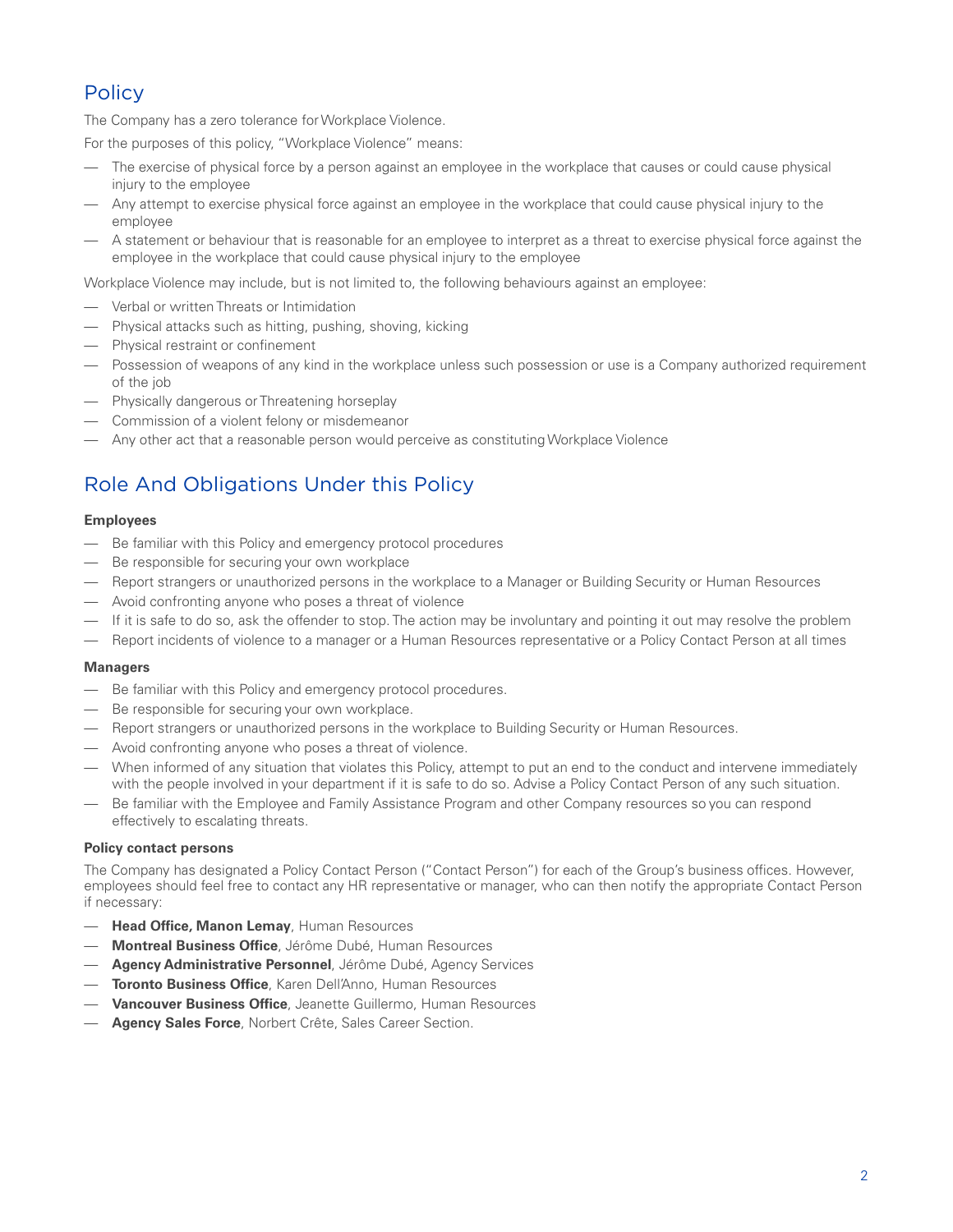#### <span id="page-2-0"></span>**Policy committee**

Collectively, the Contact Persons form the Policy Committee (the "Committee"). More specifically, the role of the Policy Committee is to:

- Ensure that all Company employees are aware of and properly informed about the Policy and its scope
- Ensure that the Contact Persons from each business office are given appropriate training in order to avoid undesirable situations and maximize their intervention capacity
- Make appropriate recommendations about the content and application of the Policy

#### **Review committee**

Two or more Contact Persons may be called upon to form a Review Committee to review a complaint under this Policy as described in the Complaint Resolution Process. A Contact Person may assign an appropriate delegate from Human Resources in his or her place if necessary. The role of the Review Committee is to:

- Review complaints that are referred to it
- Investigate reported situations, when necessary
- Establish a mediation process between the parties, where applicable
- Make appropriate recommendations and take any actions they determine are necessary arising out of their review of a complaint

From time to time, and based on Review Committee needs, an individual from the Group's Legal Department may be asked to sit on the Review Committee formed to review a complaint.

### Emergency Response Protocol – Violence in the Workplace

If you encounter a situation involving imminent Workplace Violence or a threat of imminent Workplace Violence:

- Contact 911 and follow the instructions of the relevant authorities
- Move to a secure and safe area of the building or evacuate the building if it is safe to do so
- Contact Building Security
- Contact a Policy Contact Person, Human Resources or your supervisor
- Do not confront anyone who is violent or poses a threat of violence

### Complaint Resolution Process

If the situation is not one of immediate danger, and immediate intervention is not required, a complaint can proceed in accordance with the Complaint Resolution Process as described in the Company's Respectful Workplace Policy:

- Retaliation against a person who makes a complaint under this Policy is prohibited.
- A complaint must be submitted as soon as possible after the action or incident upon which the complaint is based occurs. Delays in reporting or filing a complaint could interfere with the ability of the Contact Person or Review Committee to investigate the complaint.
- Whether or not a formal complaint has been filed, the Contact Person or the Review Committee may also launch an investigation if it has become aware of conduct that may violate this Policy.

### Mitigating Measures

Once the Company has determined that an incident of workplace violence has occurred, the Company will make all reasonable efforts to mitigate the incident. Mitigating actions will depend on the nature of each incident but may include one or more of the following:

- Notifying law enforcement authorities
- Contacting emergency assistance for injured employees
- Taking immediate steps to discipline an employee in accordance with this policy
- Offering the services of the Employee and Family Assistance Program
- Pursuing any other legal remedies the Company deems reasonable and necessary